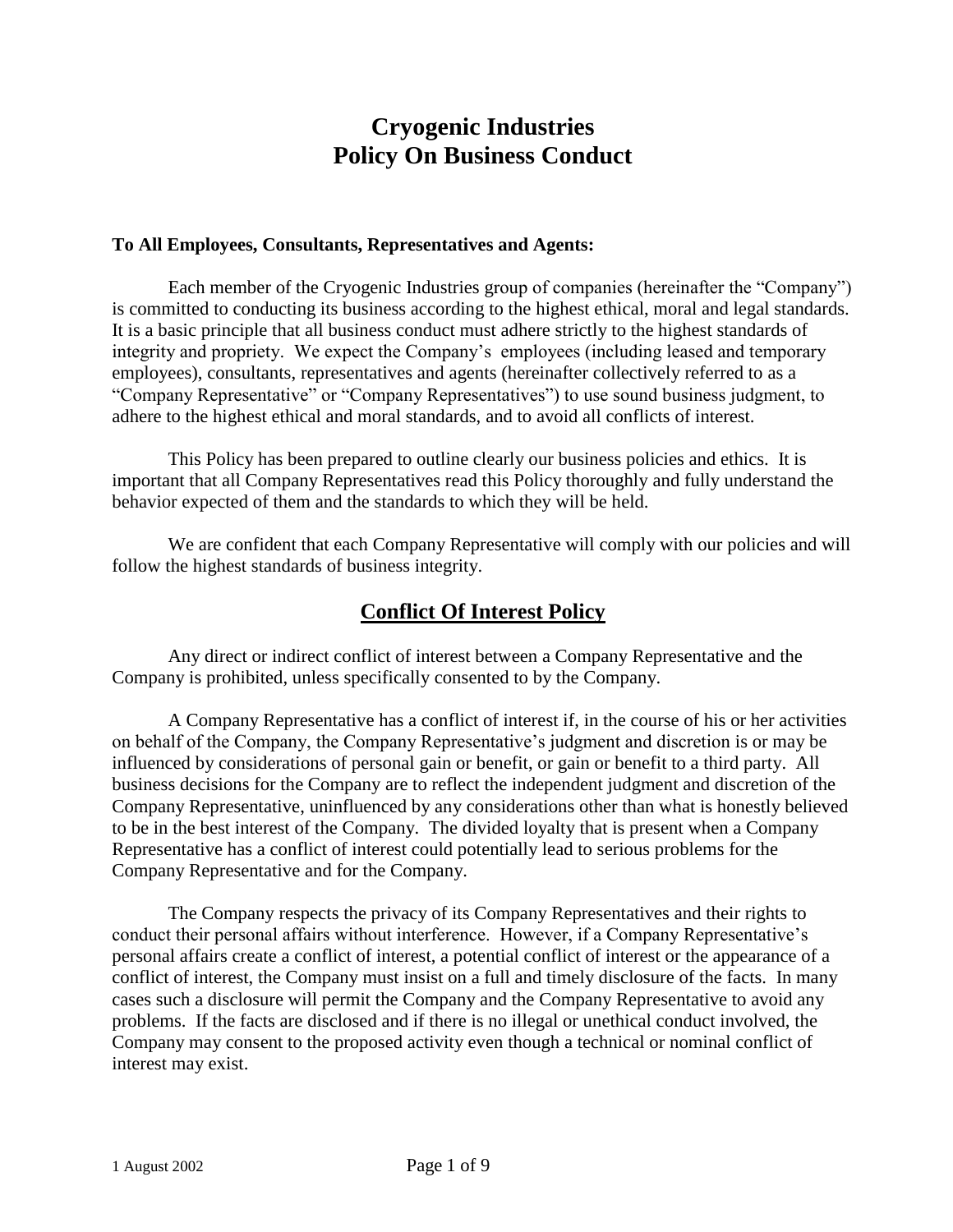It is not possible to formulate in advance an all-inclusive set of guidelines regarding potential conflicts of interest. The illustrations shown below provide guidelines for certain types of situations. Specific questions regarding situations which are not clearly covered by this policy statement will be answered on a case-by-case basis when they arise.

## **Illustrations of Potential Conflicts of Interest**

## **Relationships with Suppliers, Customers or Competitors**

A Company Representative should not own (directly or beneficially) any substantial stock or other financial interest in or participate in the business of, or serve as a director, employee or consultant to:

- Anyone having or seeking business with the Company, including actual or potential resources, or
- A competitor of the Company.

The question of what constitutes a "substantial" stock or other financial interest will depend on the particular facts and circumstances in any given case. In general, a stock or other financial interest of 5% or more will be deemed "substantial".

A Company Representative should not accept an offer by anyone having or seeking business with the Company or competitor of the Company to purchase stock or other financial interest on terms that are not generally available to the public.

### **Gifts, Loans and Entertainment**

A Company Representative should not:

- Accept gifts, including cash, trips or other valuable items, from a competitor or from anyone having or seeking business with the Company, other than non-cash gifts of nominal value generally used for promotional purposes by the donor.
- Accept loans from any persons or entities having or seeking business with the Company (a loan from a financial institution at normal interest rates prevailing at the time of the borrowing is, however, permissible), or
- Purchase items for personal use from vendors having or seeking business with the Company, except purchases at regular published prices and otherwise on terms available to all customers of the vendor.

Participating in business-related functions, including the acceptance of lunches or other meals with a supplier, customer or competitor on occasion, is a normal and permissible business practice. However, each Company Representative should exercise care to insure that such functions are necessary and that their value and frequency are not excessive under all the applicable circumstances.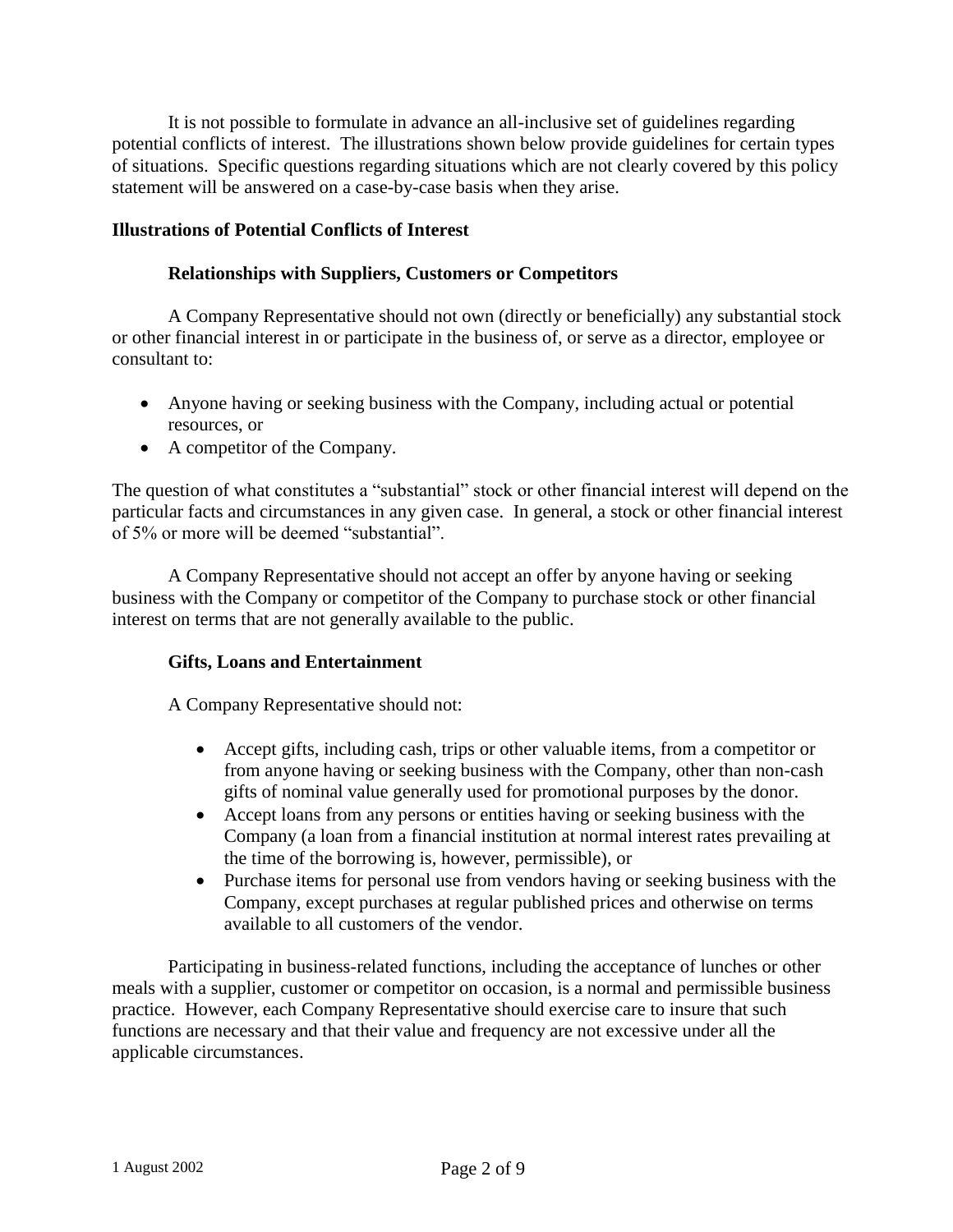## **Outside Business Activities**

Active participation on a part-time or freelance basis in any outside business, whether or not such a business is a resource, competitor or customer would also be a conflict if:

- The Company Representative's participation in that business interferes or could reasonably be expected to interfere with his or her ability to devote proper time and attention to his or her duties for the Company, or
- It constitutes a drain away from the Company of his or her talents and creative energy.

## **Nonbusiness Activities**

Participation in the activities of a trade association, professional society, charitable institution or governmental institution on a non-compensated basis or holding a part-time public office (with or without compensation) will not generally create a conflict in violation of this Policy. However, if such participation involves or could involve a substantial commitment of time, the Company should be consulted.

## **Personal Use of Company Property**

A Company Representative should not:

- Use or direct that any Company property, including the services of other Company Representatives, be used for his or her own advantage or benefit, or
- Use Company letterhead paper when writing letters on personal or other matters not directly related to the Company's business, because that practice uses the Company's name and could expose the Company to potential liability for activities beyond the scope of his or her employment.

### **Company Representative Responsibilities**

Do not disclose material inside information about the Company to outsiders, either intentionally or inadvertently, under any circumstances, whether at meetings held as part of the business day, at informal after-hours discussions or to friends or relatives. Material inside information generally is information unique to the Company or its business and which is not available to or known by the public or competitors. See also "Confidential Information Policy", below.

Each Company Representative is charged with the responsibility for recognizing any situation in which a conflict of interest is present or might arise and for taking appropriate action to eliminate or prevent such conflict. Each Company Representative must also exercise care to avoid or prevent conduct which might reasonably appear to be in conflict with the best interest of the Company.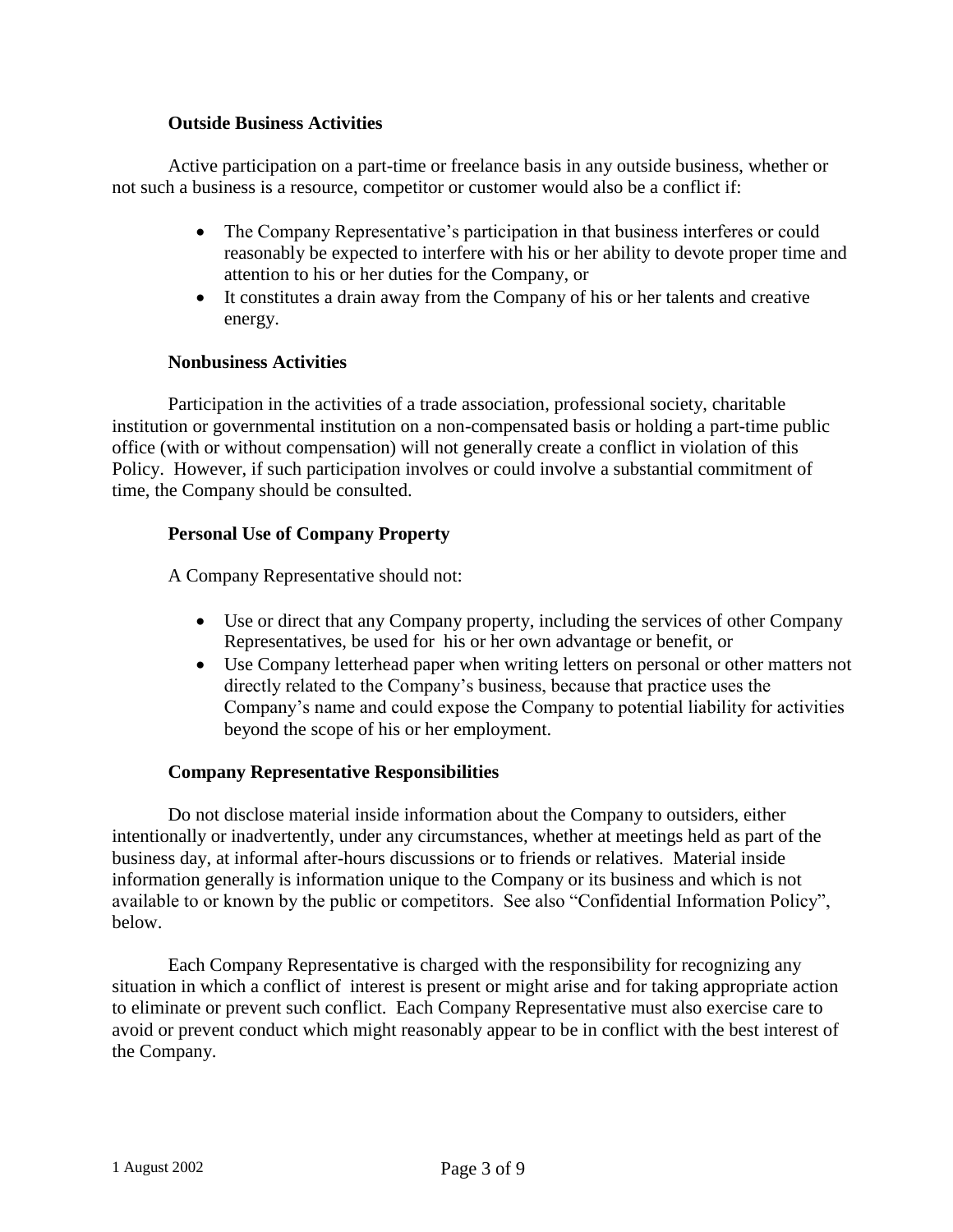Any Company Representative who has a question as to whether an existing or potential conflict of interest exists, or whether the Company should consider consenting to any conflict because of the particular circumstances, should discuss the matter with any one of the following: (i) your supervisor; (ii) the head of Internal Audit for the Company; or (iii) the Controller or Chief Financial Officer of the Company or your business unit.

## **Payment Practices Policy**

Use of the Company's funds or other Company property for illegal, unethical or otherwise improper purposes is prohibited.

In prior years, there have been many widely publicized reports of various types of improper payment practices by or on behalf of a number of prominent companies.

## **Categories of Improper Payments**

Most of these practices have fallen in three categories:

- Bribery of public officials, particularly officials of foreign countries,
- Commercial bribery, and
- Creation or use of so-called "slush funds" (secret accounts of money diverted from legitimate Company accounts or collected from Company Representatives which are used for political contributions, bribes or other improper or questionable purposes).

Bribery may take many forms, including cash payments, gifts, free services, and similar benefits.

In many cases, the legal consequences for the companies and individuals who have engaged in these practices have been extremely serious. Some have faced criminal prosecution and incarceration and fines. Others have been subjected to expensive, time-consuming civil actions brought by various governmental agencies and private parties.

The rules set forth below are not intended to be all-inclusive but address areas of particular concern.

### **Accounting Practices**

No undisclosed or unrecorded account or fund shall be established for any purpose. No false or misleading entries shall be made in the Company's books or records for any reason. No disbursement of the Company's funds or other Company property shall be made without adequate supporting documentation or for any purpose other than as described in the documents. All Company Representatives shall comply with generally accepted accounting rules and the Company's internal policies and controls at all times.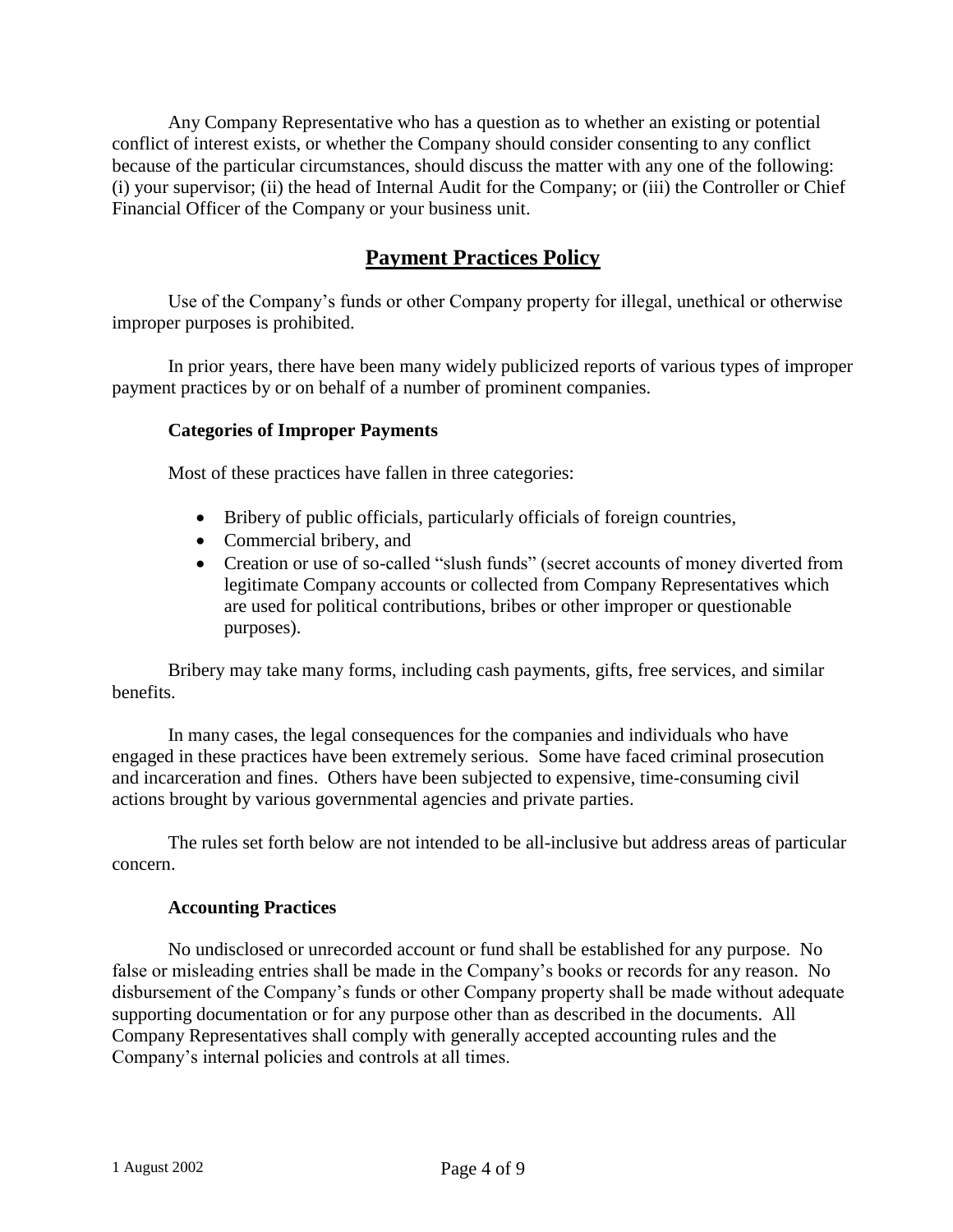## **Political Contributions**

No Company funds or other Company property shall be used for United States of America federal political campaign contributions. No Company funds or other Company property may be used for any other political contributions, whether within or without the United States of America, unless such use has been approved in advance by the President of your business unit.

### **Payments to Governmental Personnel**

Direct or indirect payments to officials or associates of any government at any level of either the Company's or private funds in furtherance of the Company's business are prohibited.

However, in accordance with the United States of America "Foreign Corrupt Practices Act", there is an exception to the anti-bribery prohibition for payments to facilitate or expedite performance of a "routine governmental action". That law lists the following examples: obtaining permits, licenses, or other official documents; processing governmental papers, such as visas and work orders; providing police protection, mail pick-up and delivery; providing phone service, power and water supply; loading and unloading cargo, or protecting perishable products; and scheduling inspections associated with contract performance or transit of goods across country.

If you have a question about whether a payment falls within the exception, contact the Controller or Chief Financial Officer of the Company or your business unit. Keep in mind, however, that this is a very limited exception permitting only small payments for non-discretionary actions.

"Routine governmental action" does not include any decision by a foreign official to award new business or to continue business with a particular party.

### **Representatives, Agents and Consultants**

Commission or fee arrangements shall be made only with firms or persons serving as bona fide commercial representatives, agents or consultants. Such arrangements may not be entered into with any firm in which a government official or associate is known to have an interest unless the arrangement is permitted by applicable law and has been specifically approved by the Company. All commission and fee arrangements shall be by written contract. Any commission or fee must be reasonable and consistent with normal practice for the industry, the merchandise involved and the services to be rendered. Payments shall not be made in cash.

## **Company Representative Responsibilities**

A Company Representative may not take any action or authorize any action which involves any illegal, unethical or otherwise improper payment of money or anything else of value.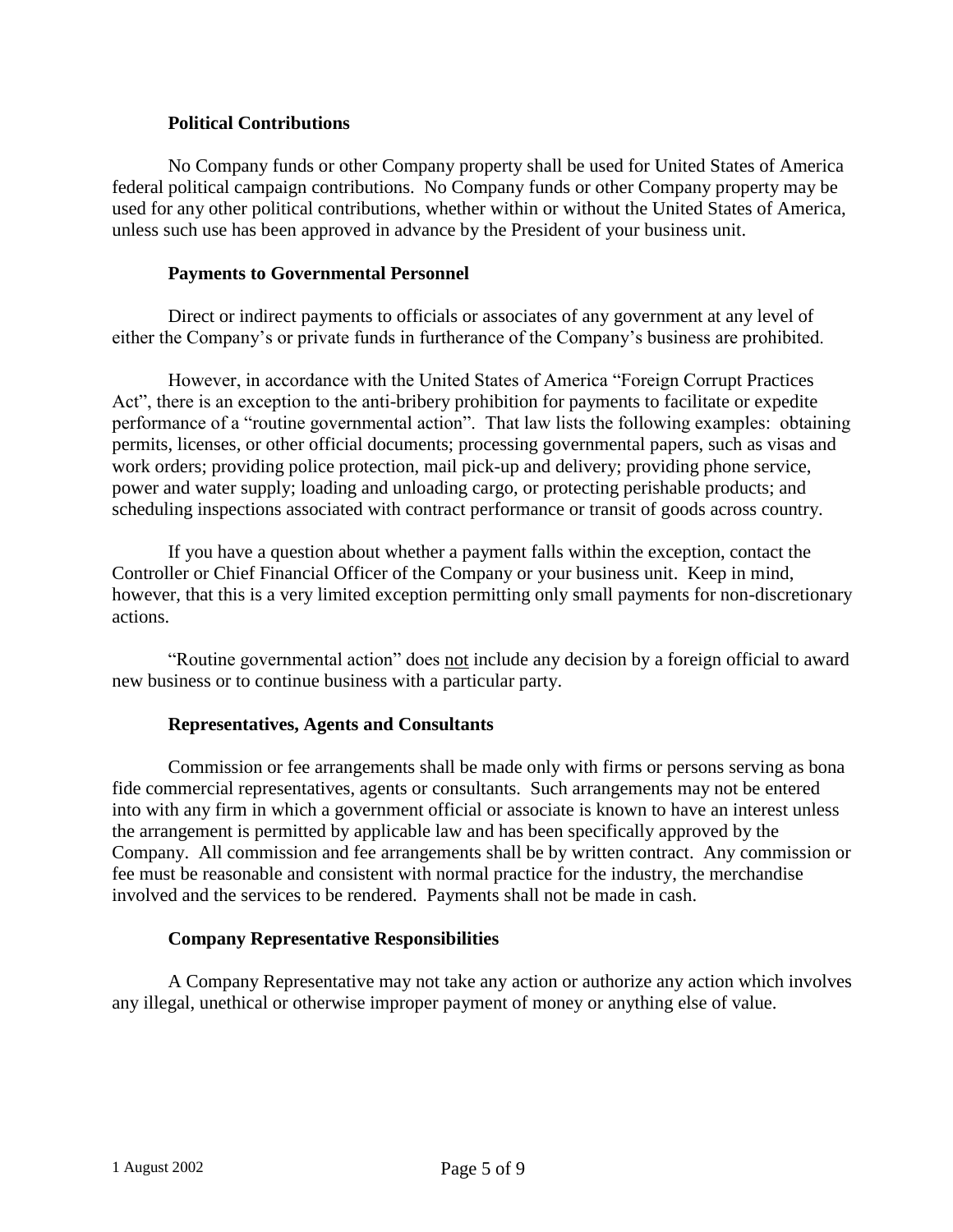Any Company Representative who has a question as to whether a payment or proposed payment is permissible should discuss the matter with any one of the following: (i) your supervisor; (ii) the head of Internal Audit for the Company; or (iii) the Controller or Chief Financial Officer of the Company or your business unit.

## **Confidential Information Policy**

Unauthorized disclosure of any confidential information is prohibited. Information which is provided to Company Representatives and to which Company Representatives have access is only for use in performing job responsibilities. It is prohibited to share this information outside the Company in any unauthorized way, including the actual documents themselves, copies of documents, any form of written summary of any kind, oral disclosures or pictures.

## **Confidential Information**

All information pertaining to the Company's business is confidential, proprietary and a protectable trade secret of the Company, except to the extent that the Company has made any portion of such information public through a press release or publicly filed report. Accordingly, Company Representatives generally may not share information with anyone outside the Company.

## **Company Representative Responsibilities**

Compliance with this policy requires that each Company Representative exercise care to reduce the likelihood of unauthorized disclosures of confidential information. Company Representatives should guard against even seemingly innocent or inadvertent disclosures to spouses, friends and business associates.

Documents should be properly safeguarded at all times. For example, after a meeting, whether on or off Company premises, no written materials should be left behind.

No Company Representative should attempt to obtain confidential Company information which does not relate to his or her duties on behalf of the Company. Company Representatives should treat all non-public Company information as confidential while they are employed and after their employment by the Company comes to an end.

## **Sexual Harassment**

The Company's policy is to respect the personal dignity of all Company Representatives, customers and suppliers. Inappropriate or unwelcome sexual behavior, either physical or oral in nature, clearly interferes with and hinders performance, violates Company policy and may be considered sexual harassment. Sexual harassment in any form is prohibited by the Company. Company policy also forbids retaliation against anyone who has made a sexual harassment complaint.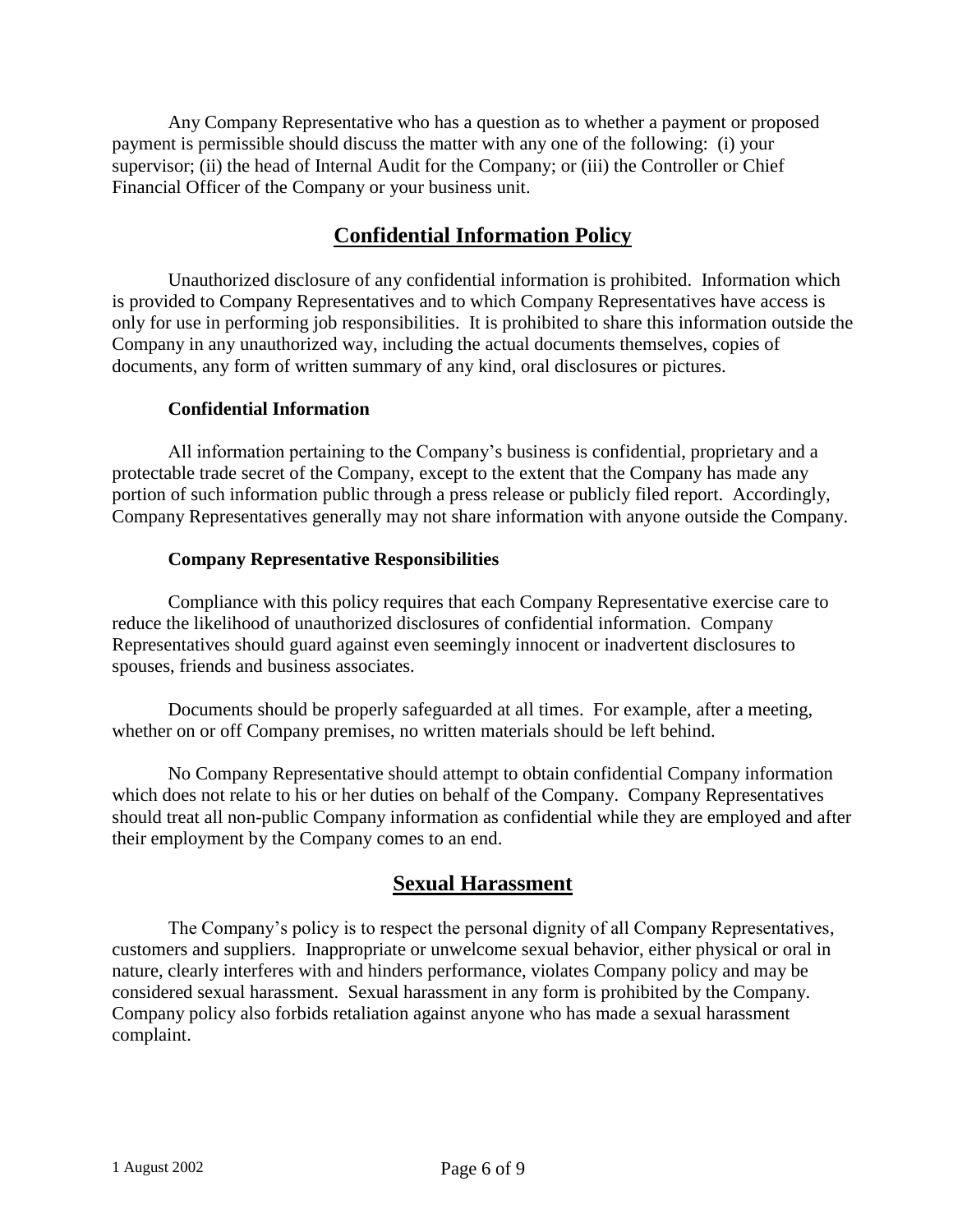## **Types of Harassment**

There are two types of sexual harassment:

- *Quid pro quo*
- Hostile work environment

## *Quid Pro Quo* **Harassment**

*Quid Pro Quo* harassment (means "this for that") occurs when employment or some condition of employment depends upon the receipt of sexual favors and is then denied when sexual favors are not granted.

## **Hostile Work Environment**

This second type of sexual harassment is not as easy to define. It involves a situation where a Company Representative is subjected to unwelcome, repeated and severe sexually offensive or intimidating behavior in the workplace. Although "hostile work environment" is thought to be generally more common than *quid pro quo* harassment in the workplace, it is more difficult to recognize. It also includes, but is not limited to, severe and repeated instances of unwelcome physical contact, sexually offensive language, and similar unwelcome behavior.

The Company will not tolerate the sexual harassment of any employee or other person with whom the Company does business. No Company Representative, either male or female, should be subjected to unsolicited or unwelcome sexual overtures or conduct, either verbal or physical. If a Company Representative believes he or she has experienced, learned of or witnessed sexual harassment during the course of activities on behalf of the Company, the Company Representative must immediately notify the human resources manager or a member of management with whom he or she is comfortable. The Company will treat sexual harassment like any other form of misconduct. It is Company policy to promptly investigate each alleged sexual harassment complaint and to remedy effectively the situation when a violation of Company policy has occurred.

## **Equal Opportunity**

### **Employment**

It is the policy of the Company to provide, and to require all entities from which it leases or contracts employees to provide, equal opportunity in employment and to take affirmative action to ensure such equal opportunity, including special efforts in recruitment and employment, where appropriate. This policy applies to all personnel actions and procedures, including but not limited to recruiting, hiring, training, transfers and promotions, compensation, benefits and all other terms, conditions and privileges of employment.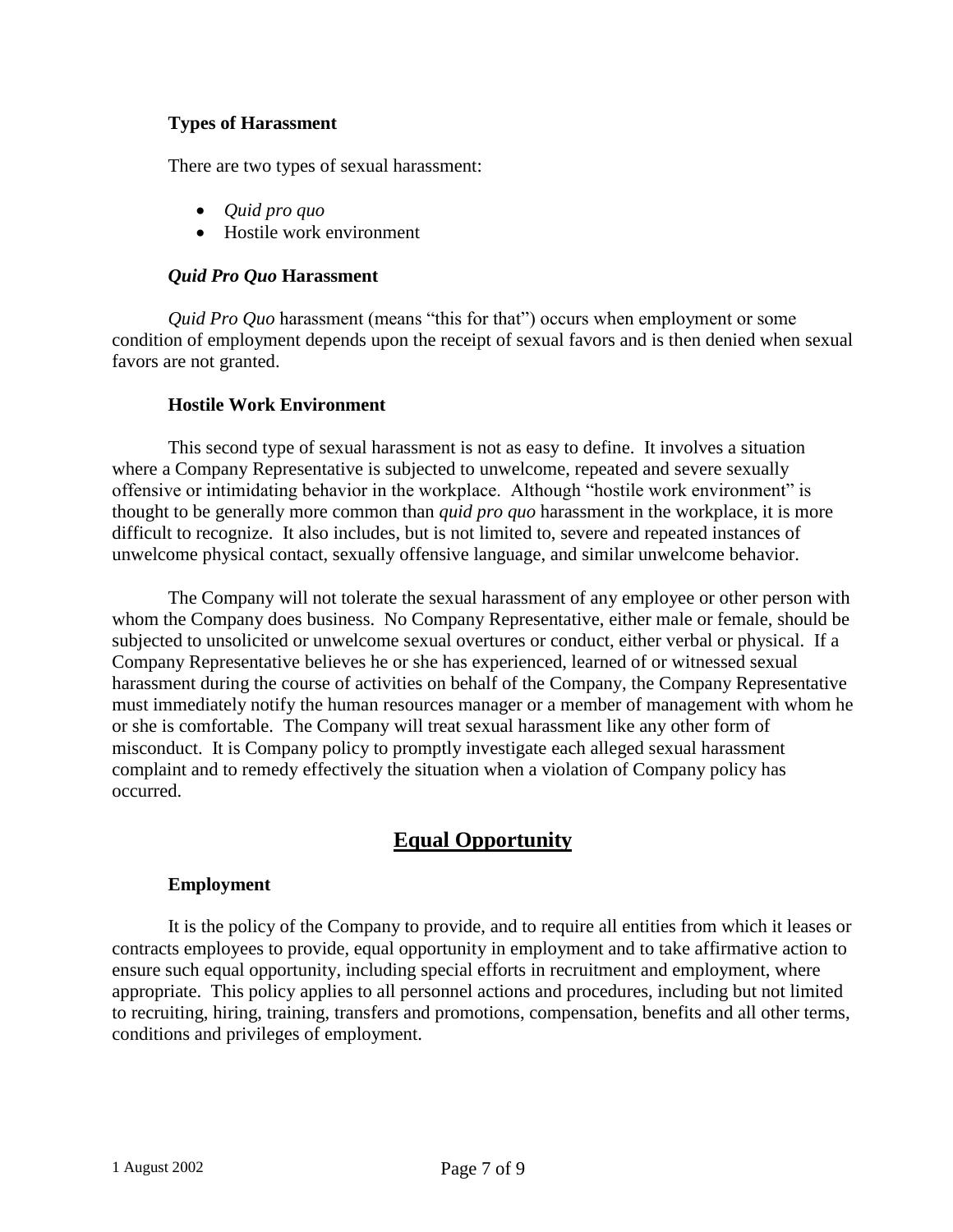### **Diversity**

The Company commitment and policy on non-discrimination extend to more than our Company Representatives. We require that our Company Representatives treat all other Company Representatives, and all customers, vendors, and any others with whom they come into contact during the course of the business day, fairly, equally and with dignity. The variety and individuality of our Company Representatives, our customers, and all others with whom we interact enhances the quality of our work environment and our customers' experience. We strive every day to be sensitive to the uniqueness each of us brings to the Company.

These policies are to be administered without regard to age, citizenship, color, disability, marital status, national origin, race, religion, sex, sexual orientation, veteran's status, or any other characteristic protected by federal, state or local laws. If a Company Representative believes he or she has experienced, learned of or witnessed a violation of these policies, the Company Representative must immediately notify the human resources manager or a member of management with whom he or she is comfortable. The Company will treat a violation of these policies like any other form of misconduct. It is Company policy to promptly investigate each complaint and to effectively remedy the situation when a violation of Company policy has occurred. Every supervisor is responsible for assisting the Company in implementing these policies, and every Company Representative is expected to adhere to these policies not only in practice but in spirit. It is all of our jobs to make sure our commitment and policy is a way of life.

## **Environmental Compliance**

It is the Company's policy to comply fully with all applicable environmental laws and regulations. Each Company Representative must be sensitive to regulatory requirements and must exercise good judgement regarding the environmental impact of the Company's operations. A Company Representative should notify his or her supervisor promptly upon discovery of any condition or event that may affect the environmental impact of the Company's operations.

## **Note to All Company Representatives**

These policies are not exclusive, and the Company has provided all Company Representatives with other policies and procedures regarding various subjects. All of those policies and procedures must also be adhered to by each Company Representative.

A violation of these policies damages the Company's competitive position. It also harms anyone with an economic interest in the Company, including owners and lenders. A violation may also expose the Company Representative and the Company to civil and criminal liability.

COMPANY REPRESENTATIVES VIOLATING THESE POLICIES OR ANY OTHER POLICIES OF THE COMPANY ARE SUBJECT TO DISCIPLINARY ACTION UP TO AND INCLUDING TERMINATION OF EMPLOYMENT, TERMINATION OF CONTRACT OR CESSATION OF THE BUSINESS RELATIONSHIP.